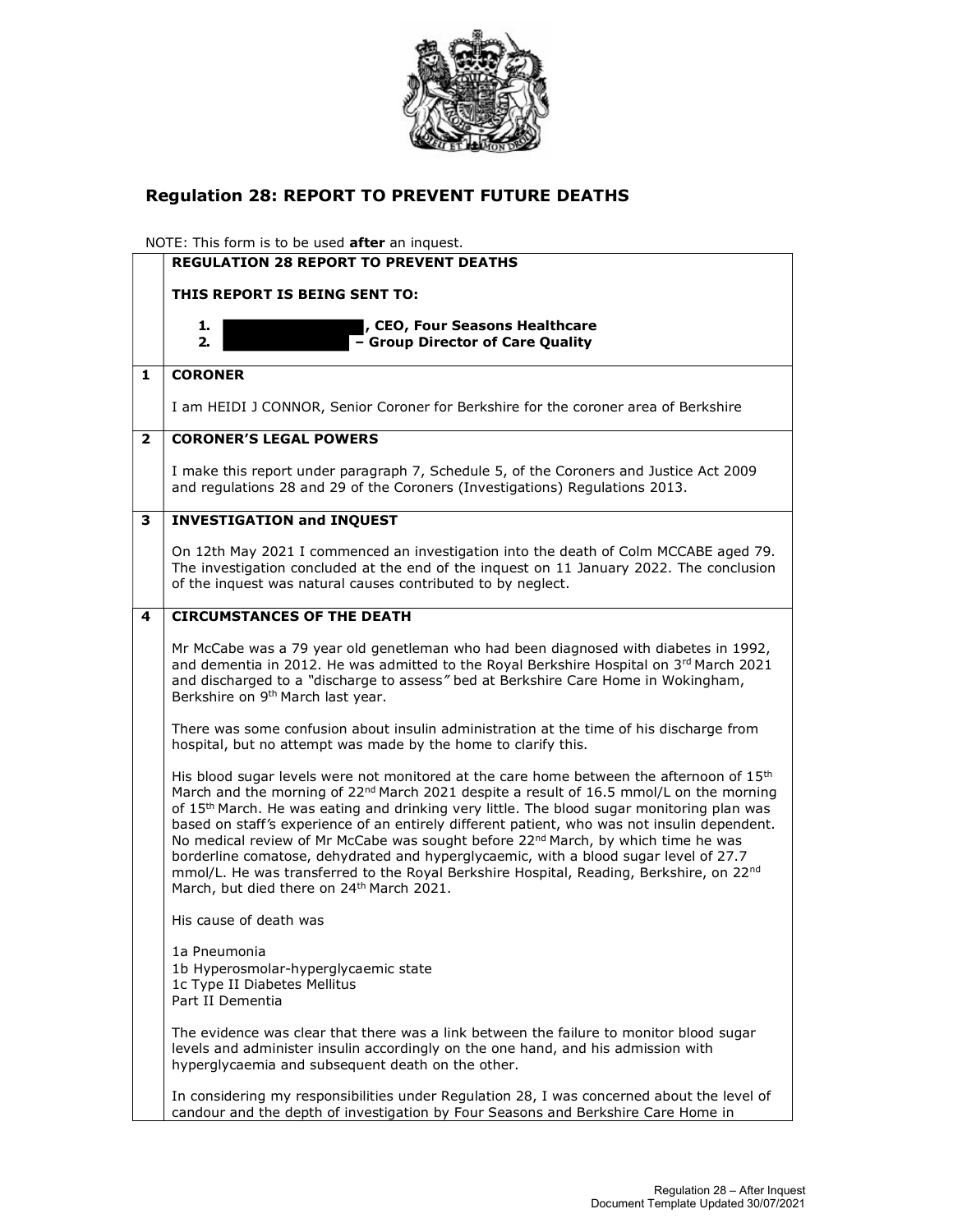

|                         | relation to this matter.                                                                                                                                                                                                                                                                                                                                                                                                                                                                                                                                                                                                                                                                                                                                                                                                                                                                                                                                                                                                                                                                                                                                                                                                                                                                                     |
|-------------------------|--------------------------------------------------------------------------------------------------------------------------------------------------------------------------------------------------------------------------------------------------------------------------------------------------------------------------------------------------------------------------------------------------------------------------------------------------------------------------------------------------------------------------------------------------------------------------------------------------------------------------------------------------------------------------------------------------------------------------------------------------------------------------------------------------------------------------------------------------------------------------------------------------------------------------------------------------------------------------------------------------------------------------------------------------------------------------------------------------------------------------------------------------------------------------------------------------------------------------------------------------------------------------------------------------------------|
| 5                       | <b>CORONER'S CONCERNS</b>                                                                                                                                                                                                                                                                                                                                                                                                                                                                                                                                                                                                                                                                                                                                                                                                                                                                                                                                                                                                                                                                                                                                                                                                                                                                                    |
|                         | During the course of the investigation my inquiries revealed matters giving rise to concern.<br>In my opinion there is a risk that future deaths could occur unless action is taken. In the<br>circumstances it is my statutory duty to report to you.                                                                                                                                                                                                                                                                                                                                                                                                                                                                                                                                                                                                                                                                                                                                                                                                                                                                                                                                                                                                                                                       |
|                         | The MATTERS OF CONCERN are as follows:<br>1. A number of the policies referred to at the inquest were in fact already in place at<br>the time of this death. Many of these were not followed. I remain concerned about<br>recruitment of staff, training of staff, and appraisals of staff.<br>2. Whilst I was advised that a new management team is working at this care home, I<br>remain concerned about auditing of the effectiveness of this. We heard evidence<br>that auditing was taking place at the time of this death, but this appears to have<br>missed significant factors, including the fact that a 72 hour review was not carried<br>out, that neither the 72 hour review nor any subsequent management of the<br>patient picked up the blood sugar monitoring issue, nor did they seek clarification of<br>this point with the hospital, the GP or community diabetic nurses.<br>I heard evidence about investigations carried out by the home, and the fact that<br>3.<br>initial responses to enquiries from the CQC suggested that the management had<br>been appropriate. I am concerned to know to what extent care homes run by Four<br>Seasons carry out full and candid investigations and produce reports accordingly,<br>and what training is given to managers in this respect? |
| 6                       | <b>ACTION SHOULD BE TAKEN</b>                                                                                                                                                                                                                                                                                                                                                                                                                                                                                                                                                                                                                                                                                                                                                                                                                                                                                                                                                                                                                                                                                                                                                                                                                                                                                |
|                         | In my opinion action should be taken to prevent future deaths and I believe you (and/or<br>your organisation) have the power to take such action.                                                                                                                                                                                                                                                                                                                                                                                                                                                                                                                                                                                                                                                                                                                                                                                                                                                                                                                                                                                                                                                                                                                                                            |
| $\overline{\mathbf{z}}$ | <b>YOUR RESPONSE</b>                                                                                                                                                                                                                                                                                                                                                                                                                                                                                                                                                                                                                                                                                                                                                                                                                                                                                                                                                                                                                                                                                                                                                                                                                                                                                         |
|                         | You are under a duty to respond to this report within 56 days of the date of this report,<br>namely by 28 March 2022. I, the coroner, may extend the period.                                                                                                                                                                                                                                                                                                                                                                                                                                                                                                                                                                                                                                                                                                                                                                                                                                                                                                                                                                                                                                                                                                                                                 |
|                         | Your response must contain details of action taken or proposed to be taken, setting out the<br>timetable for action. Otherwise you must explain why no action is proposed.                                                                                                                                                                                                                                                                                                                                                                                                                                                                                                                                                                                                                                                                                                                                                                                                                                                                                                                                                                                                                                                                                                                                   |
| 8                       | <b>COPIES and PUBLICATION</b>                                                                                                                                                                                                                                                                                                                                                                                                                                                                                                                                                                                                                                                                                                                                                                                                                                                                                                                                                                                                                                                                                                                                                                                                                                                                                |
|                         | I have sent a copy of my report to the Chief Coroner and to the following Interested<br>Persons                                                                                                                                                                                                                                                                                                                                                                                                                                                                                                                                                                                                                                                                                                                                                                                                                                                                                                                                                                                                                                                                                                                                                                                                              |
|                         | <b>Daugher of the Deceased</b><br>Wokingham Medical Centre - GP Practice<br><b>RBH In-House Legal Team</b><br><b>CQC</b>                                                                                                                                                                                                                                                                                                                                                                                                                                                                                                                                                                                                                                                                                                                                                                                                                                                                                                                                                                                                                                                                                                                                                                                     |
|                         | <b>Wokingham Borough Council</b><br><b>Berkshire Care Home Legal Team</b>                                                                                                                                                                                                                                                                                                                                                                                                                                                                                                                                                                                                                                                                                                                                                                                                                                                                                                                                                                                                                                                                                                                                                                                                                                    |
|                         | I have also sent it to                                                                                                                                                                                                                                                                                                                                                                                                                                                                                                                                                                                                                                                                                                                                                                                                                                                                                                                                                                                                                                                                                                                                                                                                                                                                                       |
|                         | (Former Manager of this Care Home)                                                                                                                                                                                                                                                                                                                                                                                                                                                                                                                                                                                                                                                                                                                                                                                                                                                                                                                                                                                                                                                                                                                                                                                                                                                                           |
|                         | who may find it useful or of interest.                                                                                                                                                                                                                                                                                                                                                                                                                                                                                                                                                                                                                                                                                                                                                                                                                                                                                                                                                                                                                                                                                                                                                                                                                                                                       |
|                         | I am also under a duty to send a copy of your response to the Chief Coroner and all<br>interested persons who in my opinion should receive it.                                                                                                                                                                                                                                                                                                                                                                                                                                                                                                                                                                                                                                                                                                                                                                                                                                                                                                                                                                                                                                                                                                                                                               |
|                         | I may also send a copy of your response to any person who I believe may find it useful or                                                                                                                                                                                                                                                                                                                                                                                                                                                                                                                                                                                                                                                                                                                                                                                                                                                                                                                                                                                                                                                                                                                                                                                                                    |